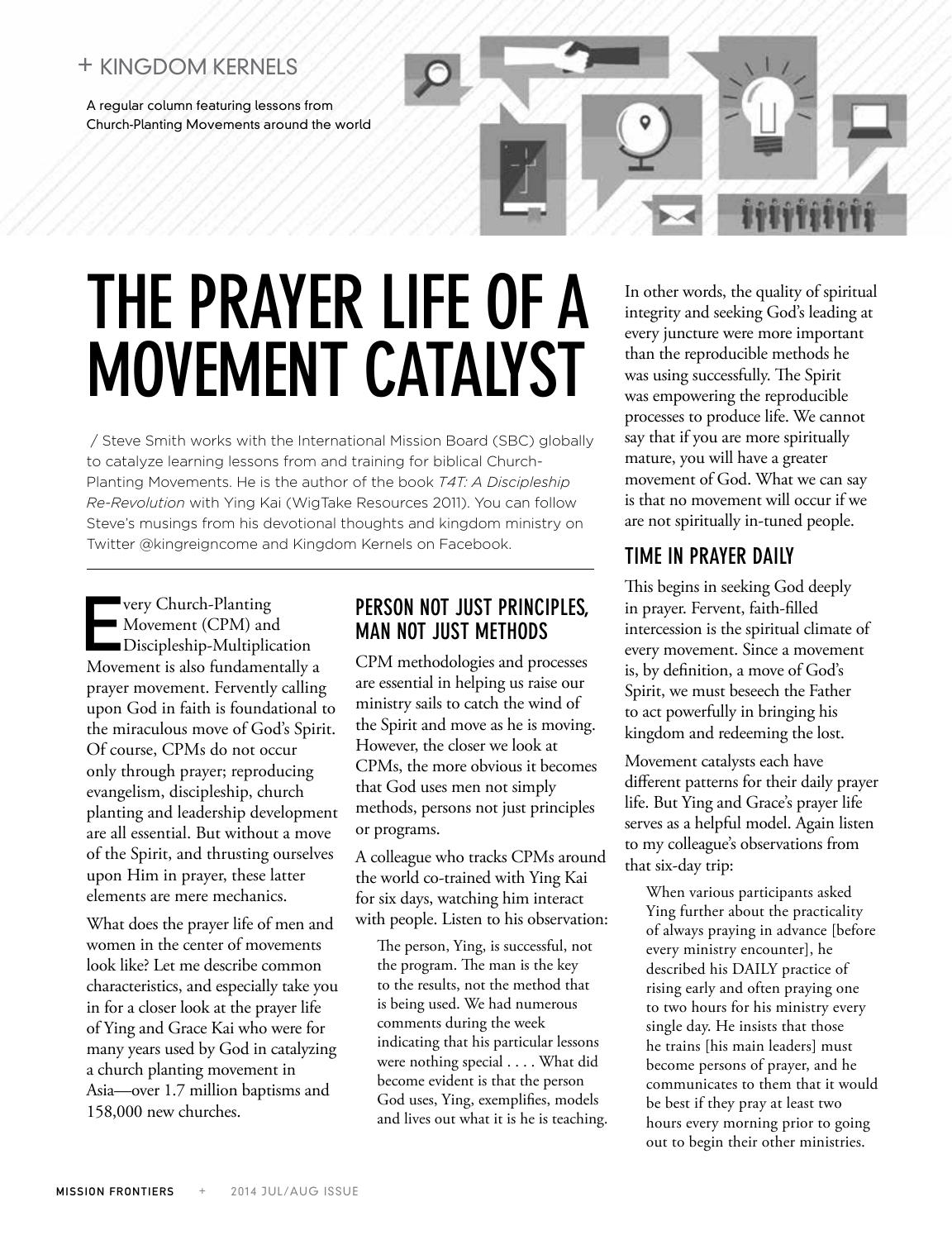Ying and Grace rise early each day to pray through every name of every person they will encounter that day. Ying trains his trainers that their witnessing will have much more effect if they pray for God to open the hearts of the lost before they themselves open their mouths.

It is not coincidental that the breakthrough for a CPM in our own work in East Asia came when we as a local team and our global partners seriously began to humble ourselves in intercession through weekly prayer and fasting.

## Led by the Spirit

Starting the day in prayer is just the prelude to walking in the Spirit throughout the day, following his promptings. How easy it is for us to begin the day in prayer and the Word, asking to be filled with the Spirit, only to walk in our own leading when we get off our knees and into the streets! Abiding in Christ (Joh 15) is much more than a quiet time. Rather it is a posture of reliance upon God, following the leading of his Spirit. It is praying without ceasing (1 Thes 5:17)—staying in connection with the Father. It is how Jesus lived his life:

Truly, truly, I say to you, the Son can do nothing of his own accord, but only what he sees the Father doing. For whatever the Father does, that the Son does likewise. (Joh 5:19, ESV)

In their days while working in East Asia, there was a remarkable focus, even "narrowness," to what Ying and Grace were about. Daily they tried to do three things well: 1) pray, 2) witness, 3) train. Everything else took a back seat. They prayed before they left their home and then prayed throughout the day. If they met lost people, they witnessed to them. If

they led them to faith, or met an existing believer, they offered to train them. Prayer guided each encounter.

### Prayer with the lost, prayer with the saved, prayer on every occasion

A common factor in every CPM is that God is demonstrating Himself in miraculous ways. This is often in direct response to disciples praying

how easy it is for us to begin the day in prayer and the word, only to walk in our own leading when we get off our knees into the streets

aloud to the Provider for the needs of lost people in their presence. It is reminiscent of Jesus' instructions to the 70 disciples He sent out:

"Heal the sick in it and say to them, 'The kingdom of God has come near to you.'" (Luk 10:9, ESV)

Similar things are occurring in various gatherings of faith-filled believers who, like the church in Acts, are amazed at the wonders of God:

And awe came upon every soul, and many wonders and signs were being done through the apostles. (Acts 2:43, ESV)

In CPMs believers are calling out for God to act as He has always acted in His Word and then trusting Him for results. This can be a bit challenging for many of us who are concerned that God's reputation is on the line

when we pray in this manner. But listen to this insight:

When Ying was asked about praying for others, he indicated that he always prays for others when asked. When the subject of healings and such came up, he indicated that he would ask God in advance what to pray for people, and he would pray what God communicated to him was God's intention for that situation. Ying has no reluctance whatsoever in following this pattern to pray for healing, pray for deliverance, pray for freedom from sinful habits, pray for the restoration of relationships, and pray for a myriad of other results. It is because he always prays first to ask God what to pray that he has no reluctance to publicly or privately "put God on the spot" and to pray for dramatic results.

## Four Areas to Pray Daily

Let's zero in on four areas that Ying and Grace pray for daily, and teach to all their trainers, so that they may walk in the power of the Spirit.

#### 1. Jesus' blood to protect us

Just as Jesus taught us in the model prayer to beseech the Father to "protect us from the evil one." (Mat 6:13), so also Ying and Grace pray this daily. As the enemy sets his sights on the faithful, we must cry out to God for His protection from these fiery darts. The battle is real but the blood of Jesus conquers.

It was interesting to me how many times in teaching a variety of subjects Ying referred to the blood of Christ. He referred to his daily practice, during personal devotions requesting Jesus to cover him with the blood of Christ as a protection against various obstructions and intrusions from the evil one. He often referred to praying that the blood of Christ would cover the